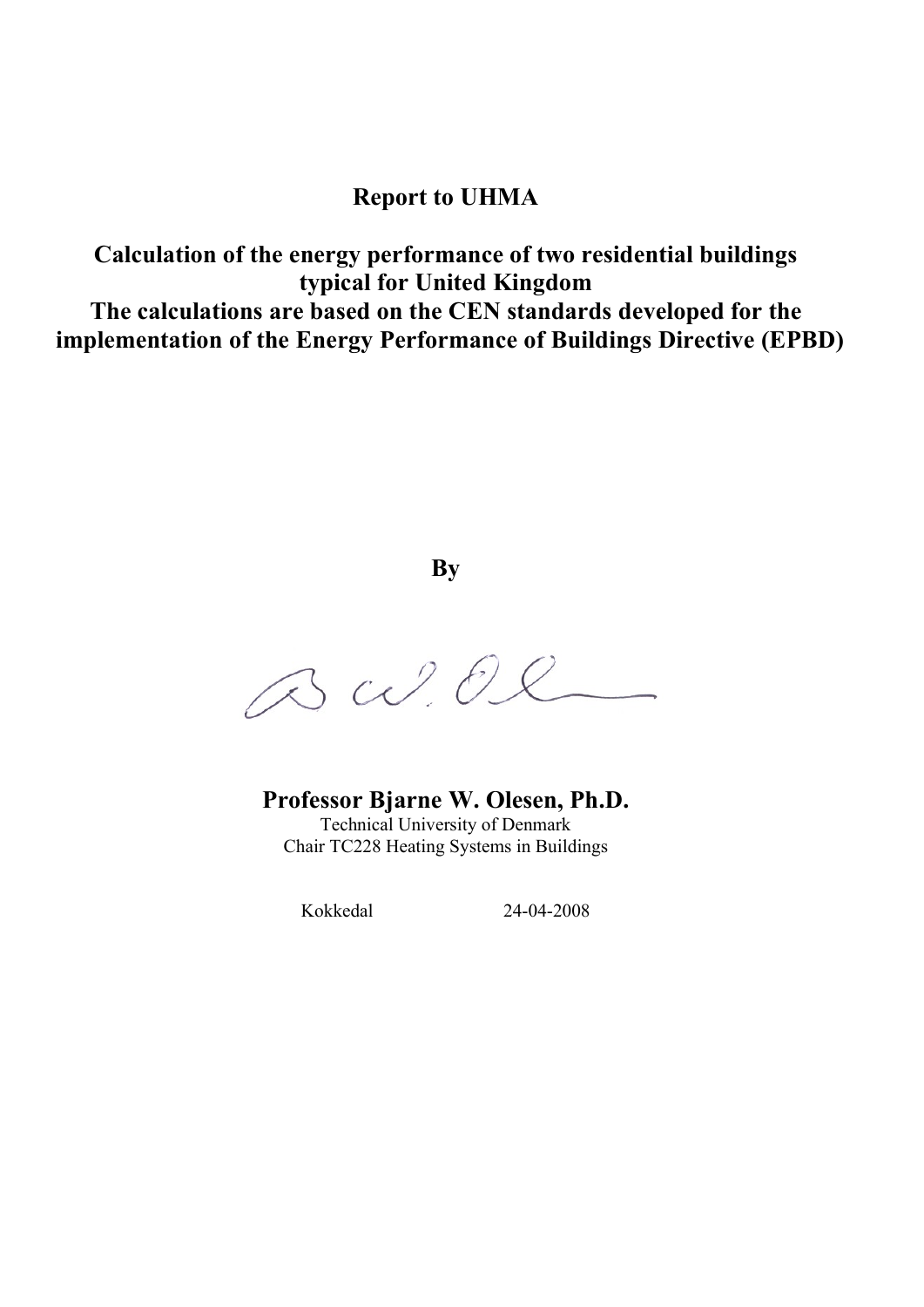Calculation of the energy performance of two residential buildings typical for United Kingdom The calculations are based on the CEN standards developed for the implementation of the Energy Performance of Buildings Directive (EPBD)

The calculation are based on the procedure described in more detailed in the report to EURAY and some of the results are partly used in this report.

The calculations are done for two types of residential buildings (see Annex 1):

- An apartment on a single floor within a block of flats but not on the Ground Floor.
- A two-storey terraced house; one that has a Ground and First Floor with another dwelling on each side

The following building and heating system specifications were used:

- U values:
	- o External Walls 0.35.
	- o Windows 2.20.
	- o Ground Floor 0.25.
	- o Ceiling/Roof 0.25.
	- o Floor (and ceiling) in flat 0.35 (taking account of acoustic insulation).
	- Climate Manchester.
- Heat generation:
	- o Condensing boiler
	- o Air-source heat pump
	- o Ground-source heat pump
- Floor heating
	- o Type A (EN15377 and EN1264, (solid base with insulation over and then screed over).
	- $\circ$  Floor coverings Resistance < 0.1 m<sup>2</sup>K/W
	- o Supply/return water temperature 35/28
	- o On-off (PI) room control)
- Radiator Supply/return water temperature
	- o 75/55 with condensing boiler)
	- o 55/35 with heat pump
	- o Room control a thermostatic radiator valves with 2degC hysteresis (P(2))

Furthermore it is assumed that the distribution and generation losses in the heating system is recovered by 85% for the thermal energy.

The net energy (building energy demand) according to EN13790 is calculated. The results for the two buildings are presented as  $kWh/m^2$  per year (see Annex 2). Then the losses in the heat emission system (EN15316-2.1), heat distribution system (EN15316-2.3), and heat generation systems (condensing boiler EN15316-4.1, and Heat pumps EN15316-4.2 are calculated. (see more detailed EURAY report) The detailed results can be seen in Annex 3 and 4 and in the attached spread sheet. Bothe the thermal energy and auxillary energy are calculated. To convert to primary energy the following conversion factors are used:

- Gas (condensing boiler), factor 1.1
- Electricity (auxiliary energy, heat pump), factor 2.8

The heat emission losses can according to EN15316-2.1 for a floor heating system be calculated assuming a floor on ground, a floor with extra insulation to the ground (like the UK requirements) or as a floor without any downward heat losses. The apartment building is calculated for an apartment in the middle of a building. That means additional downward heat losses from a floor heating is not considered. For a 2-Storey house the lower floor is calculated for a floor heating with extra insulation and the upper floor without downward losses.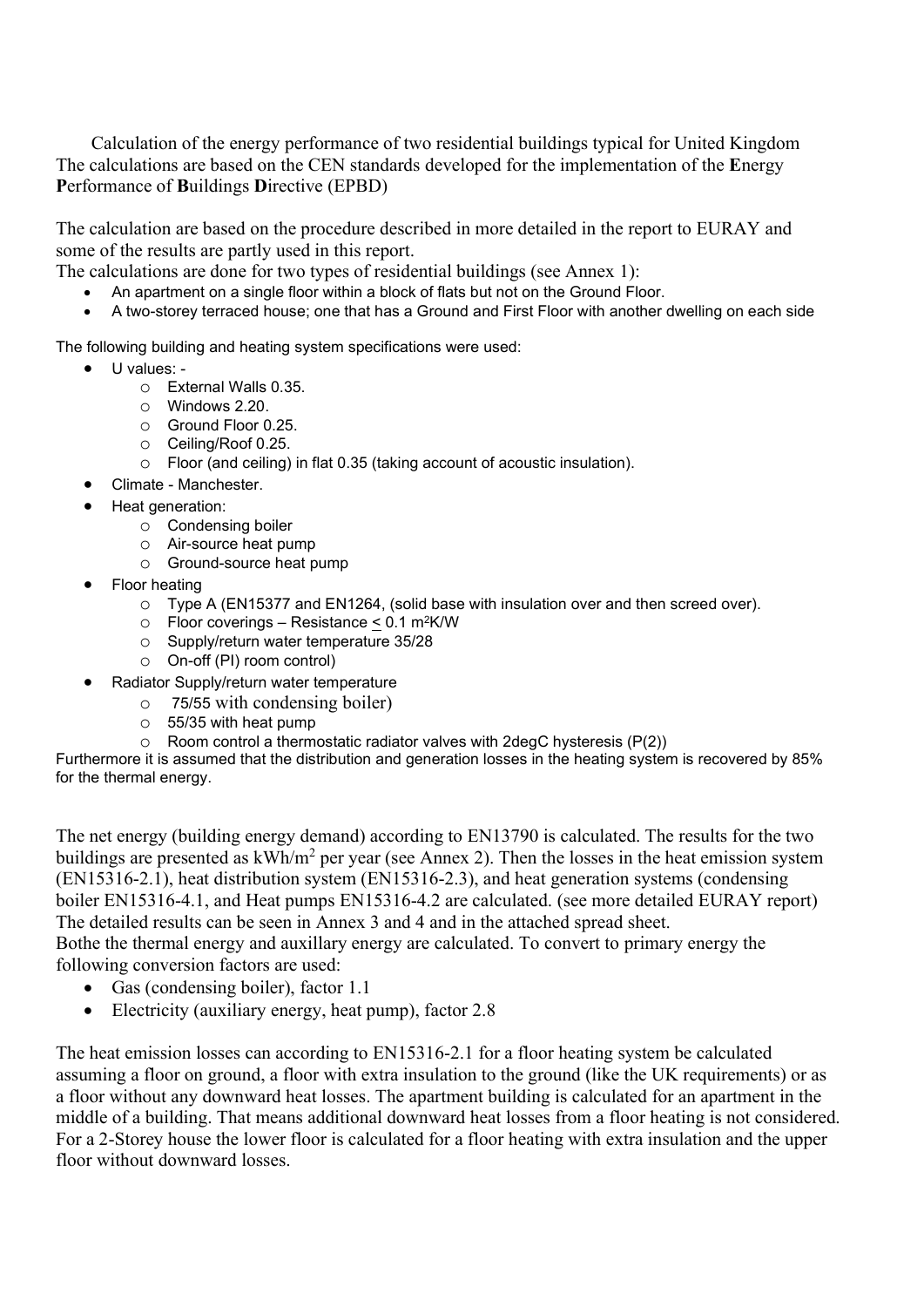The following table shows the primary energy use and CO2 emission. The conversion factors may differ from country to country depending on the primary energy sources for electricity and heating. Values for other conversion factors can be calculated using the attached spread sheet.

| Appartment                                | $Qh =$                        | <b>Net</b><br>Energy     | Primary<br>Gas- | Primary<br>Elec-                   | <b>Boiler</b>                 | AW-HP                         | GS-HP                         | CO <sub>2</sub><br>factor<br>Gas- | CO <sub>2</sub><br>factor<br>Elec- | Boiler HP             | AW-                   | GS-<br>HP             |
|-------------------------------------------|-------------------------------|--------------------------|-----------------|------------------------------------|-------------------------------|-------------------------------|-------------------------------|-----------------------------------|------------------------------------|-----------------------|-----------------------|-----------------------|
| Manchester                                | 35                            | Qh<br>KWh/m <sup>2</sup> | heating         | tricity                            | Primary<br>KWh/m <sup>2</sup> | Primary<br>KWh/m <sup>2</sup> | Primary<br>KWh/m <sup>2</sup> | heating                           | tricity                            | CO <sub>2</sub><br>Kg | CO <sub>2</sub><br>Kg | CO <sub>2</sub><br>Kg |
| Radiators<br>(boiler)<br>70/55/20         | P(2K)                         | 35                       | 1,1             | 2,8                                | 47,6                          |                               |                               | 0,198                             | 0,29                               | 8,4                   |                       |                       |
| Radiators<br>(HP)<br>50/35/20             | P(2K)                         | 35                       | 1,1             | 2,8                                | 44,6                          | 57,0                          | 51,9                          | 0,198                             | 0,29                               | 7,8                   | 5,9                   | 5,4                   |
| Floor<br>heating, No<br>downwards<br>loss | On-Off<br>$(PI -$<br>control) | 35                       | 1,1             | 2,8                                | 41,4                          | 41,9                          | 31,6                          | 0,198                             | 0,29                               | 7,2                   | 4,3                   | 3,3                   |
| 2-storey<br>House                         | $Qh =$                        | <b>Net</b><br>Energy     | Primary<br>f    | Primary<br>f<br>Gasheat Electricit | <b>Boiler</b>                 | AW-HP                         | GS-HP                         | CO <sub>2</sub><br>factor<br>Gas- | CO <sub>2</sub><br>factor<br>Elec- | <b>Boiler</b>         | AW-<br><b>HP</b>      | GS-<br>HP             |
| Manchester                                | 62                            | Qh<br>KWh/m <sup>2</sup> | ing             | у                                  | Primary<br>KWh/m <sup>2</sup> | Primary<br>KWh/m <sup>2</sup> | Primary<br>KWh/m <sup>2</sup> | heating                           | tricity                            | CO <sub>2</sub><br>Kg | CO <sub>2</sub><br>Kg | CO <sub>2</sub><br>Kg |
| Radiators<br>(boiler)<br>70/55/20         | P(2K)                         | 62                       | 1,1             | 2,8                                | 84,3                          |                               |                               | 0,198                             | 0,29                               | 14,8                  |                       |                       |
| Radiators<br>(HP)<br>50/35/20             | P(2K)                         | 62                       | 1,1             | 2,8                                | 79,0                          | 101,0                         | 92,0                          | 0,198                             | 0,29                               | 13,9                  | 10,5                  | 9,5                   |
| Floor<br>heating, 2-<br>storey            | On-Off<br>$(PI-$<br>control)  | 62                       | 1,1             | 2,8                                | 74,7                          | 75,6                          | 57,0                          | 0,198                             | 0,29                               | 13,0                  | 7,8                   | 5,9                   |

The following table show the relative losses and the difference between the heat generators. A radiator heated building with a condensing boiler will have additional 24 % losses, where half of this is due to the emission losses because of a non-perfect control.

The floor heating system with a condensing boiler has only additional 10 or 8% heat losses. The difference between the apartment and the house is very small. It should be noted that the condensing boiler has a negative loss because of the additional gain of energy from the condensation and because the upper value of the heat conversion factor for gas has been used.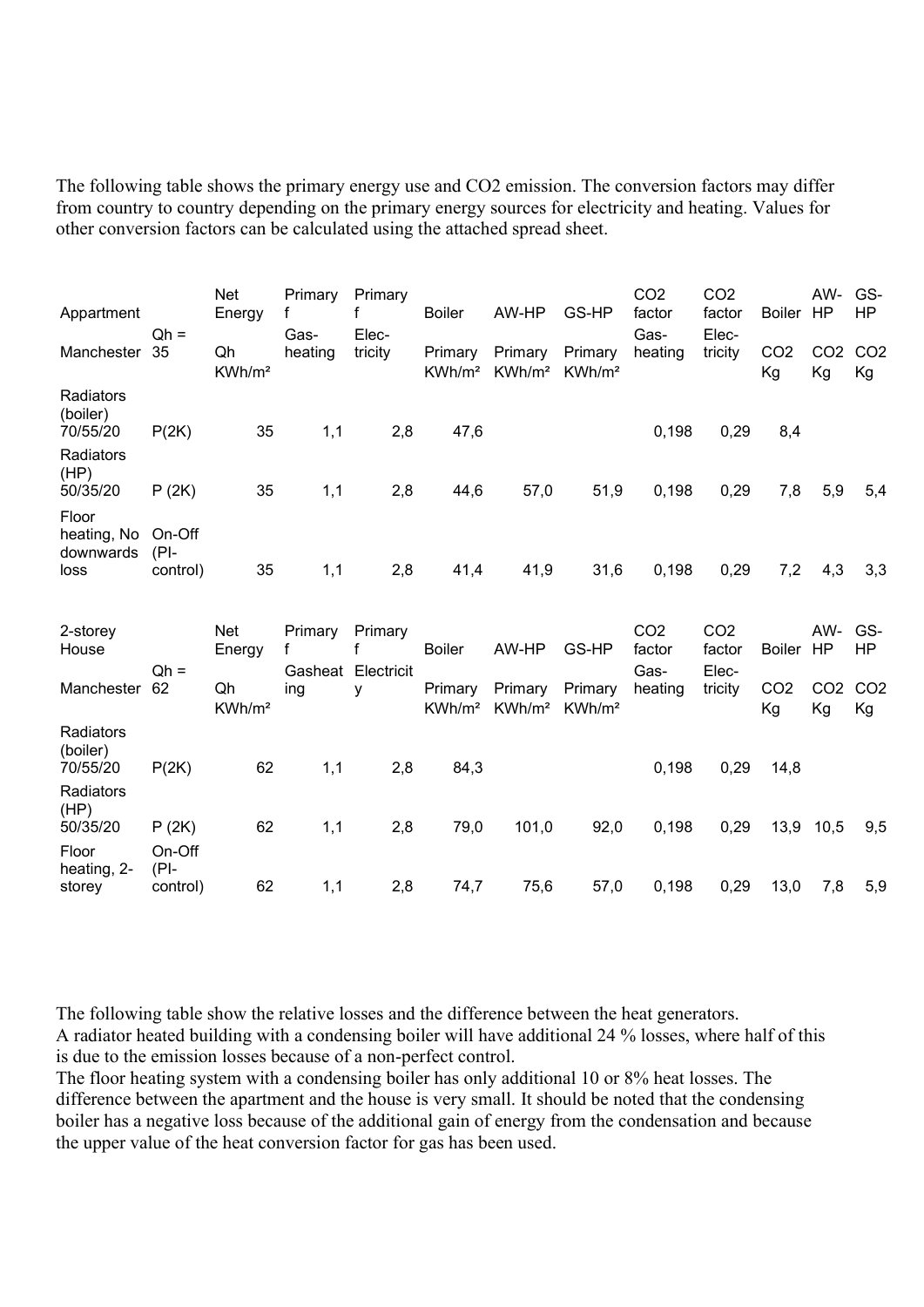|                                     |                                           |                               | condensing boiler         |       | Heating System distribution of primary losses with a | Heating System total energy use<br>in relation to radiator with<br>condensing boiler |        |                                    |               |                                  |                            |                                |
|-------------------------------------|-------------------------------------------|-------------------------------|---------------------------|-------|------------------------------------------------------|--------------------------------------------------------------------------------------|--------|------------------------------------|---------------|----------------------------------|----------------------------|--------------------------------|
|                                     |                                           |                               | <b>Net</b><br>energy sion | Emis- | Distri-<br>bution                                    | Gene-<br>ration                                                                      | bution | Aux distri-Aux gene-sing<br>ration | boiler        | conden conden-<br>sing<br>boiler | Heat<br>pump,<br>air-water | Heat pump,<br>ground<br>source |
|                                     |                                           |                               | %                         | $\%$  | %                                                    | %                                                                                    | %      | %                                  | $\frac{0}{0}$ | %                                | $\%$                       | %                              |
| Appartment<br>and 2-storey<br>house | Radiators<br>(boiler)<br>70/55/20         | P(2K)                         | 100                       | 13    | 5                                                    | $-1$                                                                                 | 3      | 4                                  | 124           |                                  |                            |                                |
| Appartment<br>and 2-storey<br>house | Radiators<br>(HP)<br>50/35/20             | P(2K)                         | 100                       | 12    | 3                                                    | $-5$                                                                                 | 3      | 4                                  | 116           | 100                              | 128                        | 116                            |
| Ground<br>floor                     | Floor<br>Heating,<br>35/28                | On-Off<br>$(PI -$<br>control) | 100                       | 11    | 1                                                    | $-7$                                                                                 | 5      | 4                                  | 114           | 98                               | 99                         | 75                             |
| Ground<br>floor                     | Floor<br>heating,<br>extra<br>insulation  | On-Off<br>$(PI-$<br>control)  | 100                       | 9     | 1                                                    | $-7$                                                                                 | 5      | 4                                  | 112           | 96                               | 97                         | 73                             |
| Appartment                          | Floor<br>heating, No<br>downwards<br>loss | On-Off<br>(PI-<br>control)    | 100                       | 5     | 1                                                    | $-7$                                                                                 | 5      |                                    | 108           | 93                               | 94                         | 71                             |
| 2-storey<br>house                   | Floor<br>heating,                         | On-Off<br>(PI-<br>control)    | 100                       | 7     | 1                                                    | $-7$                                                                                 | 5      | 4                                  | 110           | 95                               | 96                         | 72                             |

The distribution of losses for a condensing boiler is also shown in the following three pye-diagrams for radiator heating in an apartment or 2-storey house, floor heating in an apartment and floor heating in a 2-storey house.

The further examples are for houses heated by a heat pump. Either an air-to-water or a ground-source heat pump is used. In this case a radiator system with a lower water temperature is assumed. The relative differences shown in the table are compared to a radiator system with a condensing boiler (100). It can be seen that for a low temperature radiator system the condensing boiler si a better

alternative than the heat pump. For a floor heating the difference between a condensing boiler and an air-to-water heat pump is small. The best alternative is a ground-source heat pump. These differences are also shown in the following diagram.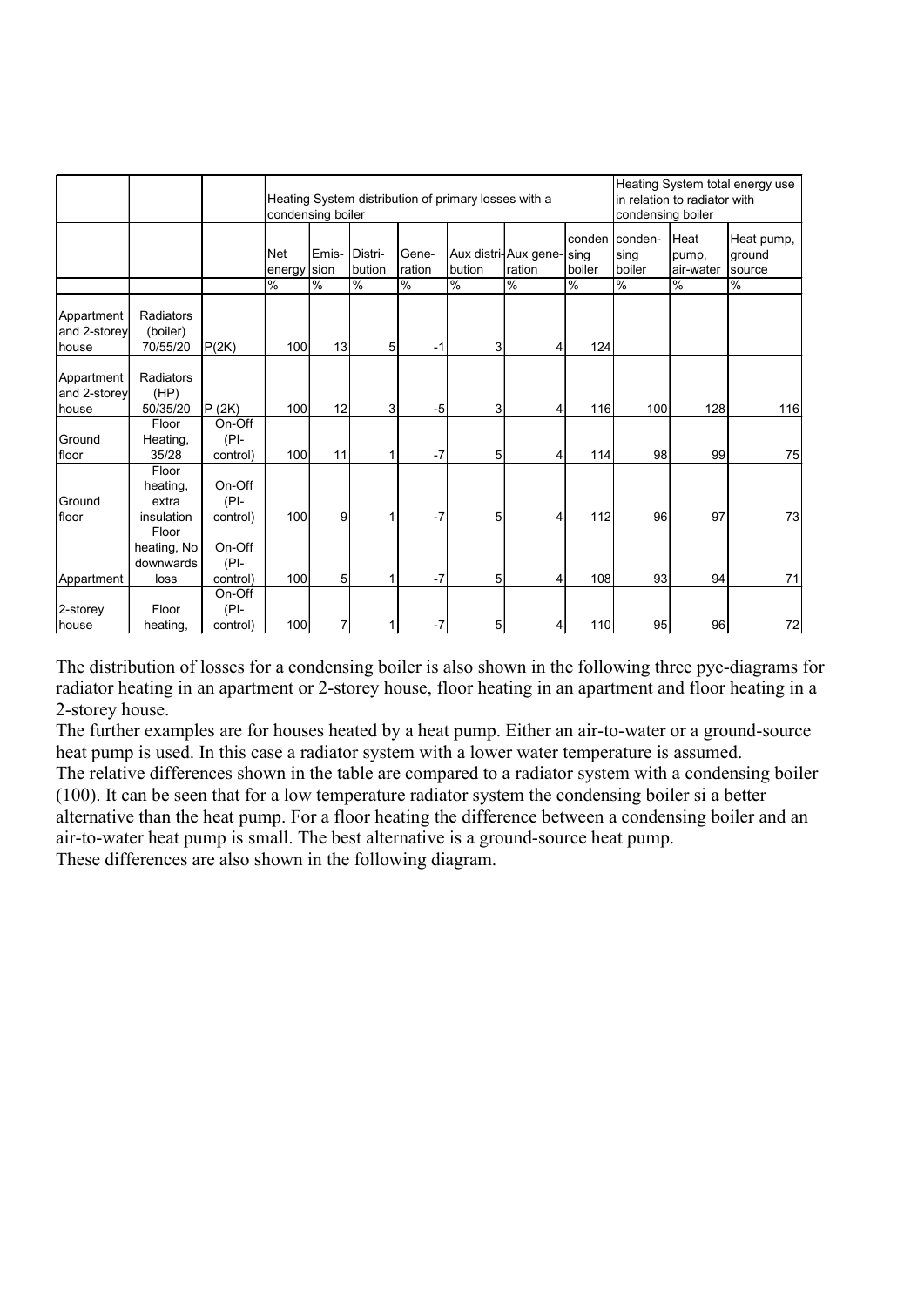

House/Appartment- UK Radiator 75/55 P(2) control- Condensing Boiler - Regulated Pumps

Appartment- UK -Floor heating 35/28 on-off (PI) control- Condensing Boiler - Regulated Pumps

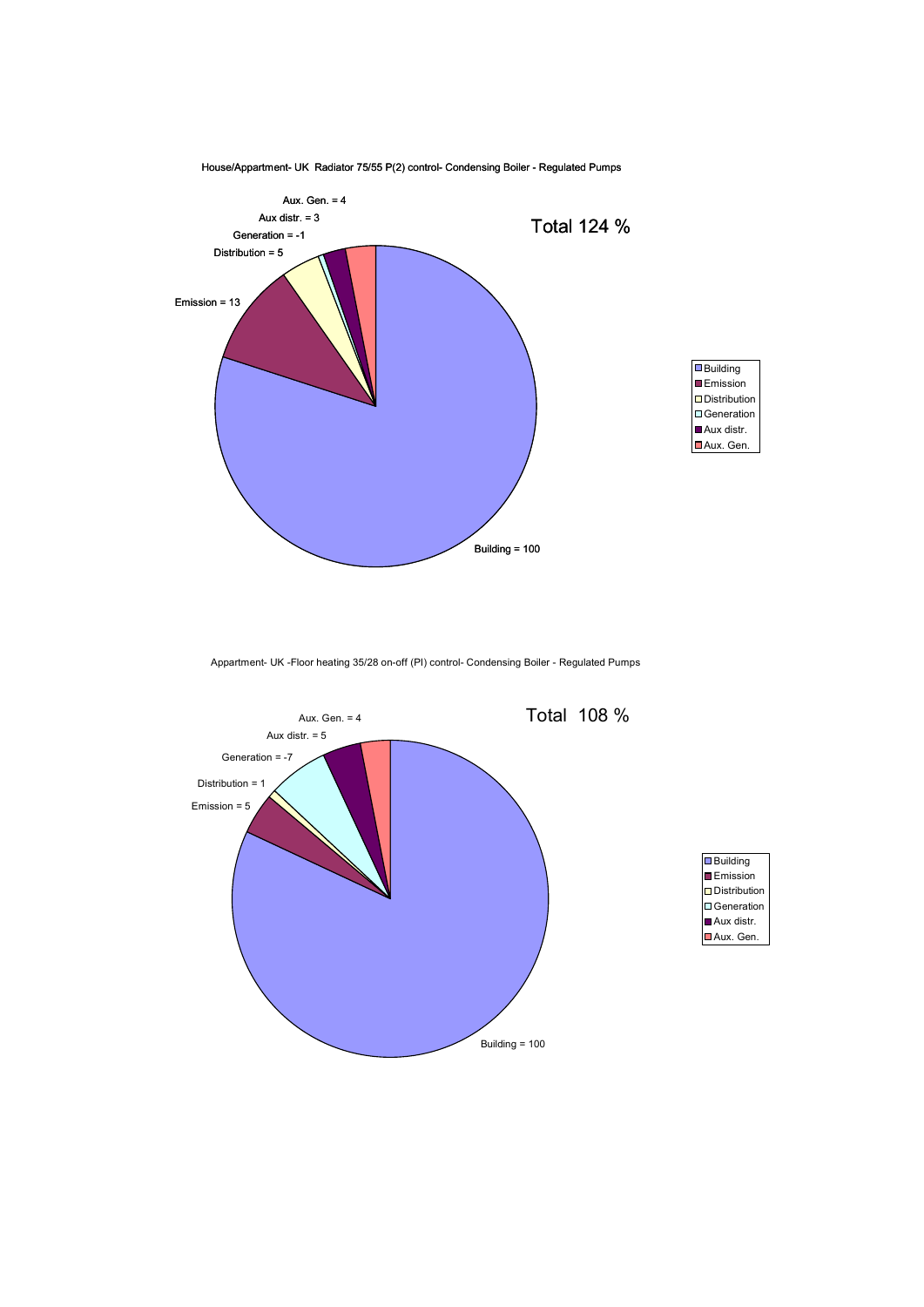

2-Storey House UK Floor heating 35/28 on-off P(I) control- Condensing Boiler - Regulated Pumps

Total energy use in relation to a low temperature radiator

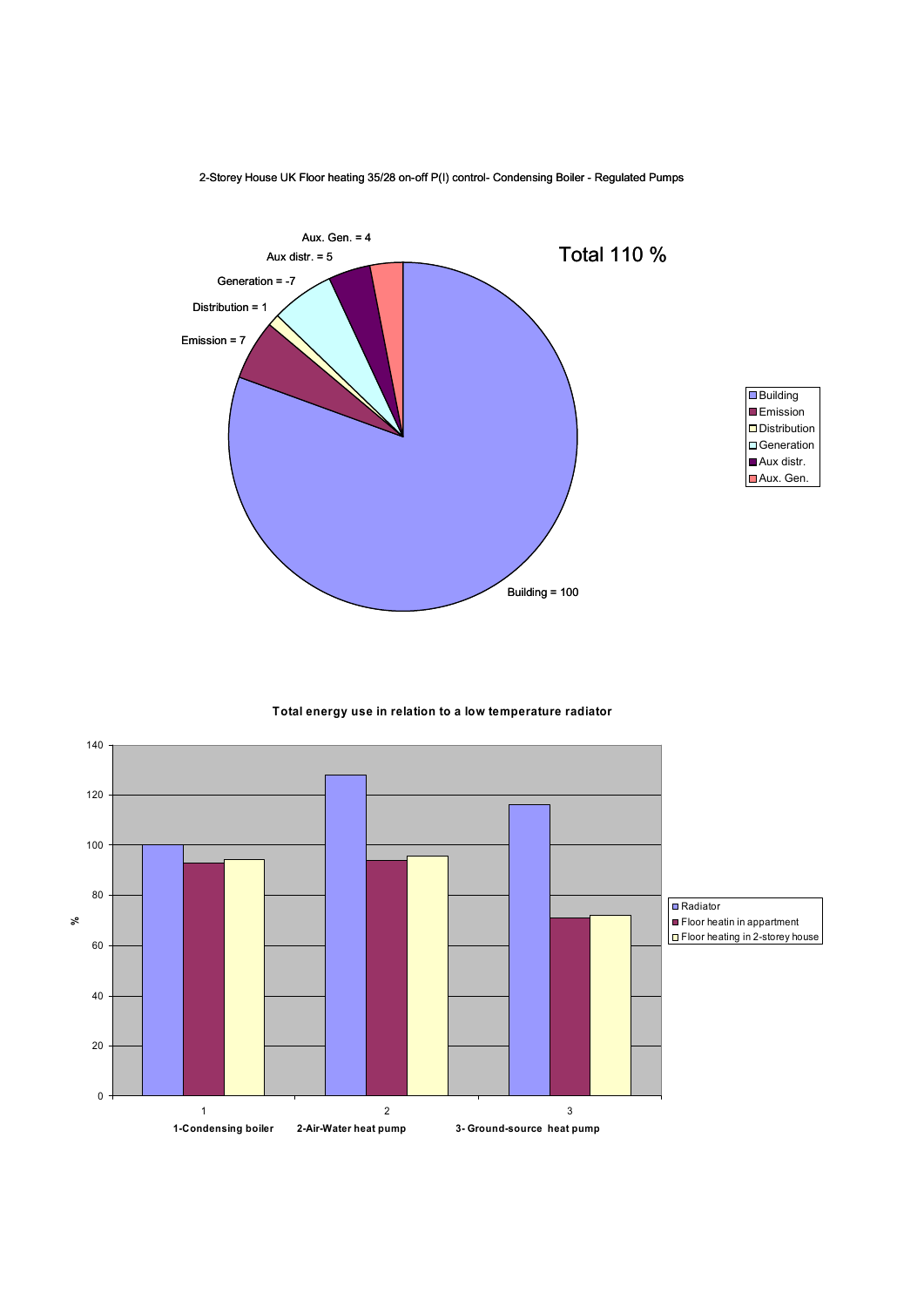### ANNEX 1: Description of the two buildings

Appartment with similar apartments above, below and to the sides.



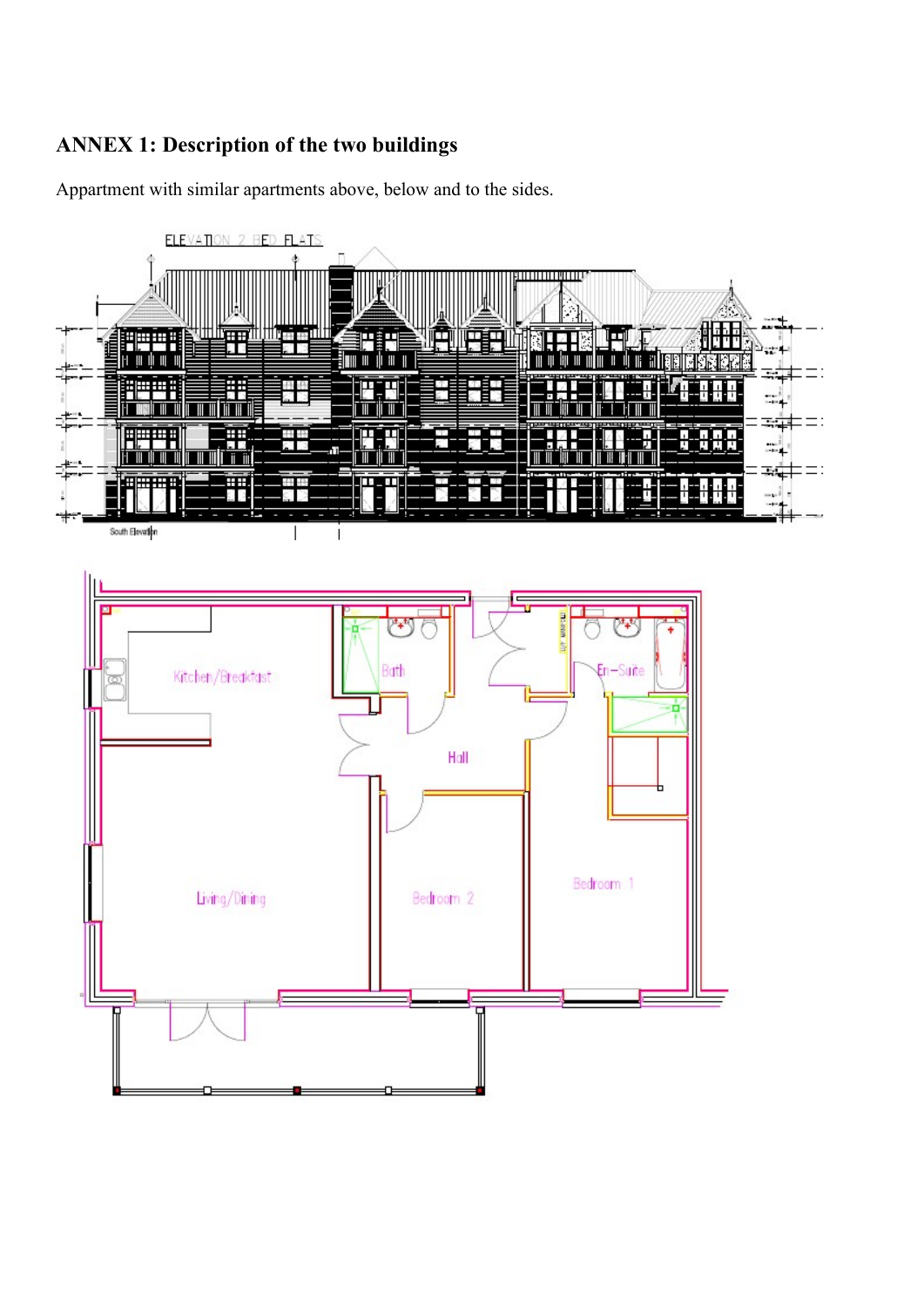

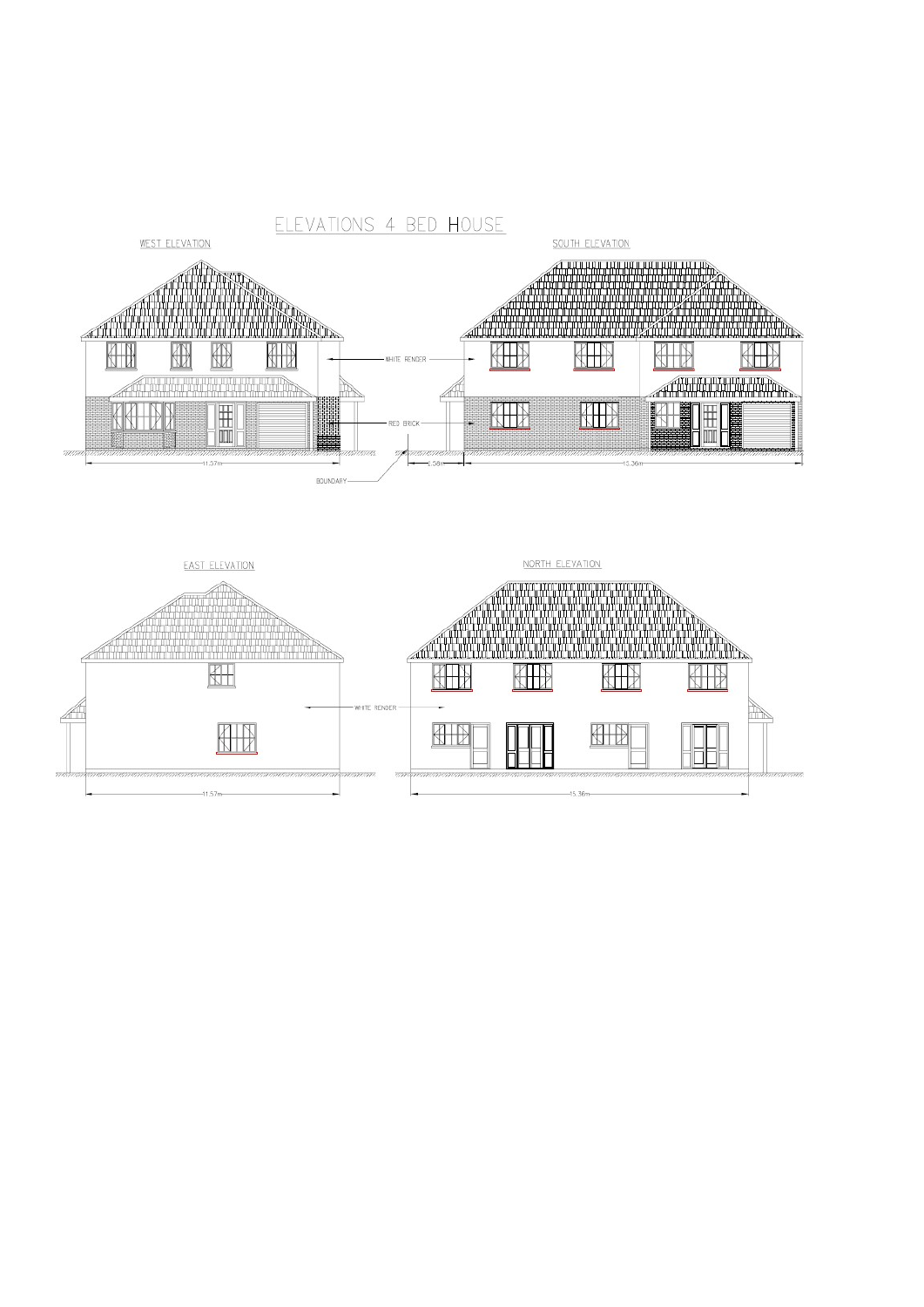## FIRST FLOOR 4 BED HOUSE

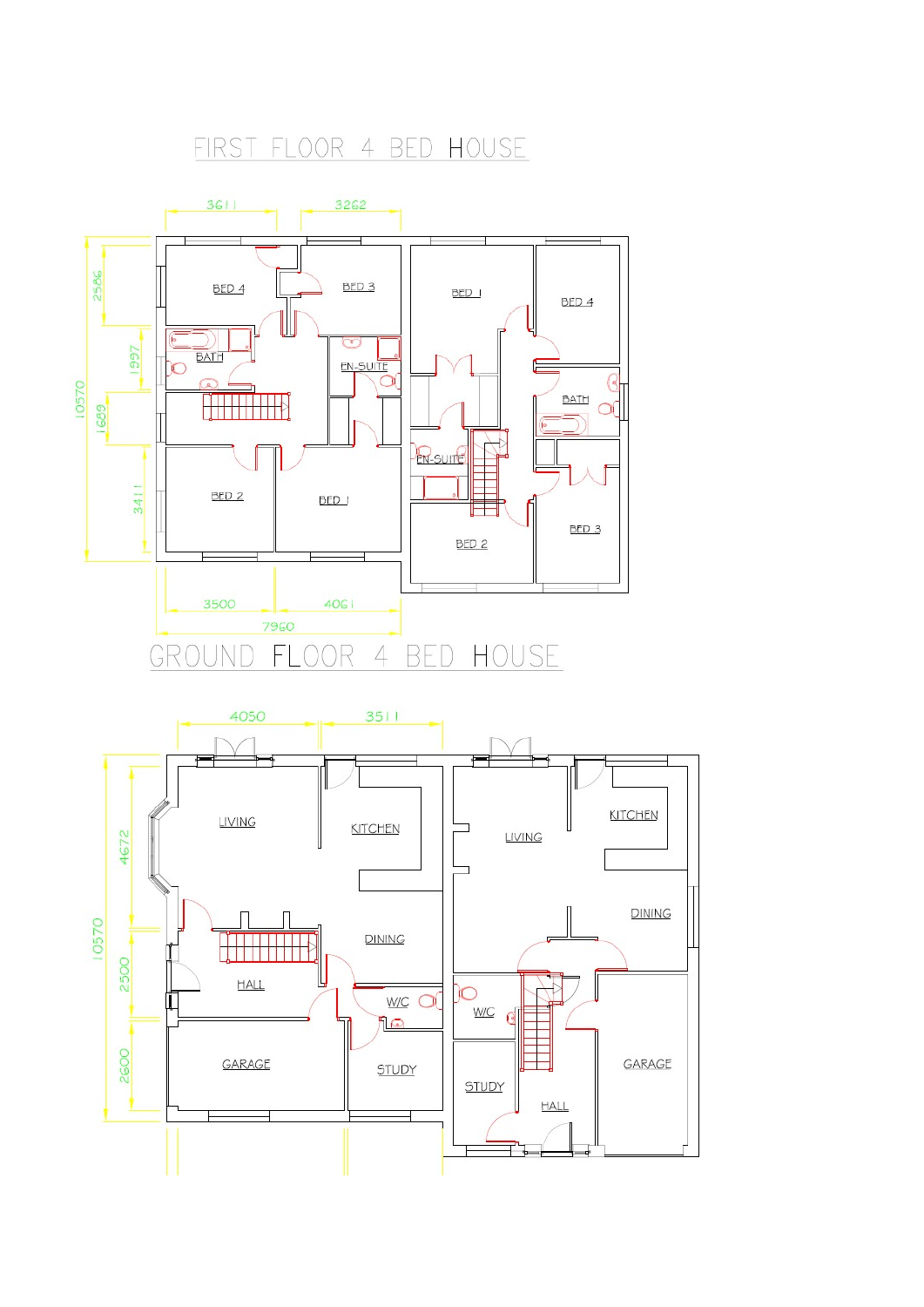## ANNEX 2: Weather data

| Monthly average temperature                                                       |                                                                  |      |      |      |      |      |      |      |      |      |            |            |  |  |  |
|-----------------------------------------------------------------------------------|------------------------------------------------------------------|------|------|------|------|------|------|------|------|------|------------|------------|--|--|--|
|                                                                                   | Jan                                                              | Feb  | Mar  | Apr  | May  | June | Jul  | Aug  | Sep  | Oct  | Nov        | <b>Dec</b> |  |  |  |
| Average air temperature, °C                                                       | 3,1                                                              | 4    | 5,6  | 8,1  | 11,6 | 14,3 | 15,9 | 15,7 | 13,4 | 10,1 | 6,1        | 4,4        |  |  |  |
| www.worldclimate.com                                                              | MANCHESTER AIRPORT UK data derived from GHCN 2 Beta -            |      |      |      |      |      |      |      |      |      |            |            |  |  |  |
|                                                                                   |                                                                  |      |      |      |      |      |      |      |      |      |            |            |  |  |  |
|                                                                                   | Global radiation on horizontal surface and external temperatures |      |      |      |      |      |      |      |      |      |            |            |  |  |  |
|                                                                                   | Jan                                                              | Feb  | Mar  | Apr  | May  | June | Jul  | Aug  | Sep  | Oct  | <b>Nov</b> | <b>Dec</b> |  |  |  |
| Global irradiation Wh/m <sup>2 (daily values)</sup>                               | 615                                                              | 1224 | 2125 | 3463 | 4737 | 4760 | 4790 | 3857 | 2722 | 1508 | 715        | 419        |  |  |  |
|                                                                                   |                                                                  |      |      |      |      |      |      |      |      |      |            |            |  |  |  |
| http://sunbird.jrc.it/pvgis/apps/radday.php?lang=it↦=europe - data for Manchester |                                                                  |      |      |      |      |      |      |      |      |      |            |            |  |  |  |
|                                                                                   |                                                                  |      |      |      |      |      |      |      |      |      |            |            |  |  |  |
| <b>Radiation on vertical windows</b>                                              |                                                                  |      |      |      |      |      |      |      |      |      |            |            |  |  |  |
|                                                                                   | Jan                                                              | Feb  | Mar  | Apr  | May  | June | Jul  | Aug  | Sep  | Oct  | <b>Nov</b> | <b>Dec</b> |  |  |  |
| kWh/m2                                                                            | 0,29                                                             | 0,48 | 0,75 | 1,21 | 1,62 | 1,91 | 1,7  | 1,44 | 1,02 | 0,65 | 0,31       | 0,21       |  |  |  |
|                                                                                   |                                                                  |      |      |      |      |      |      |      |      |      |            |            |  |  |  |

data utilized in previous excel file for Brussels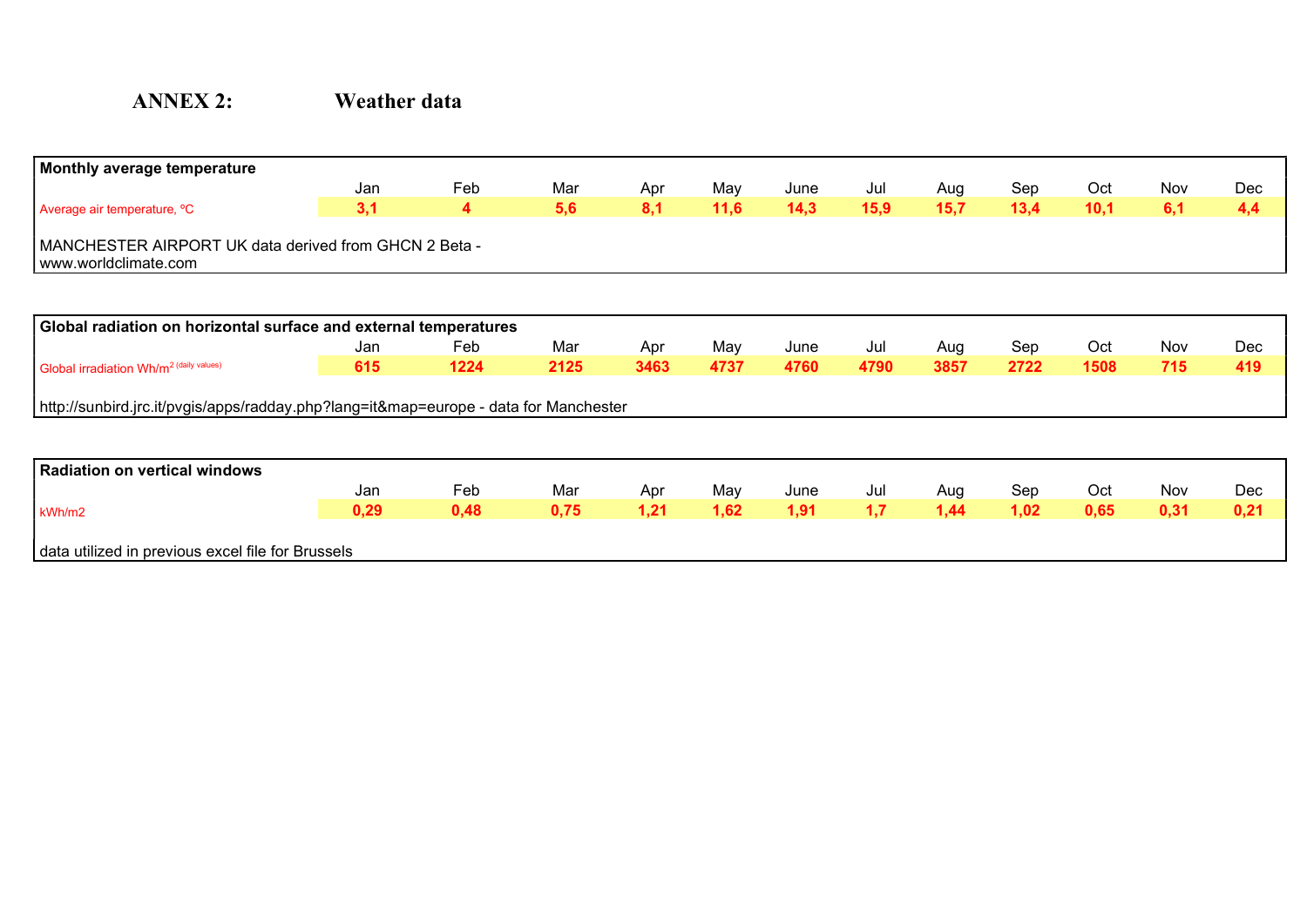### ANNEX 3:Net Energy demand



Two-storey terraced house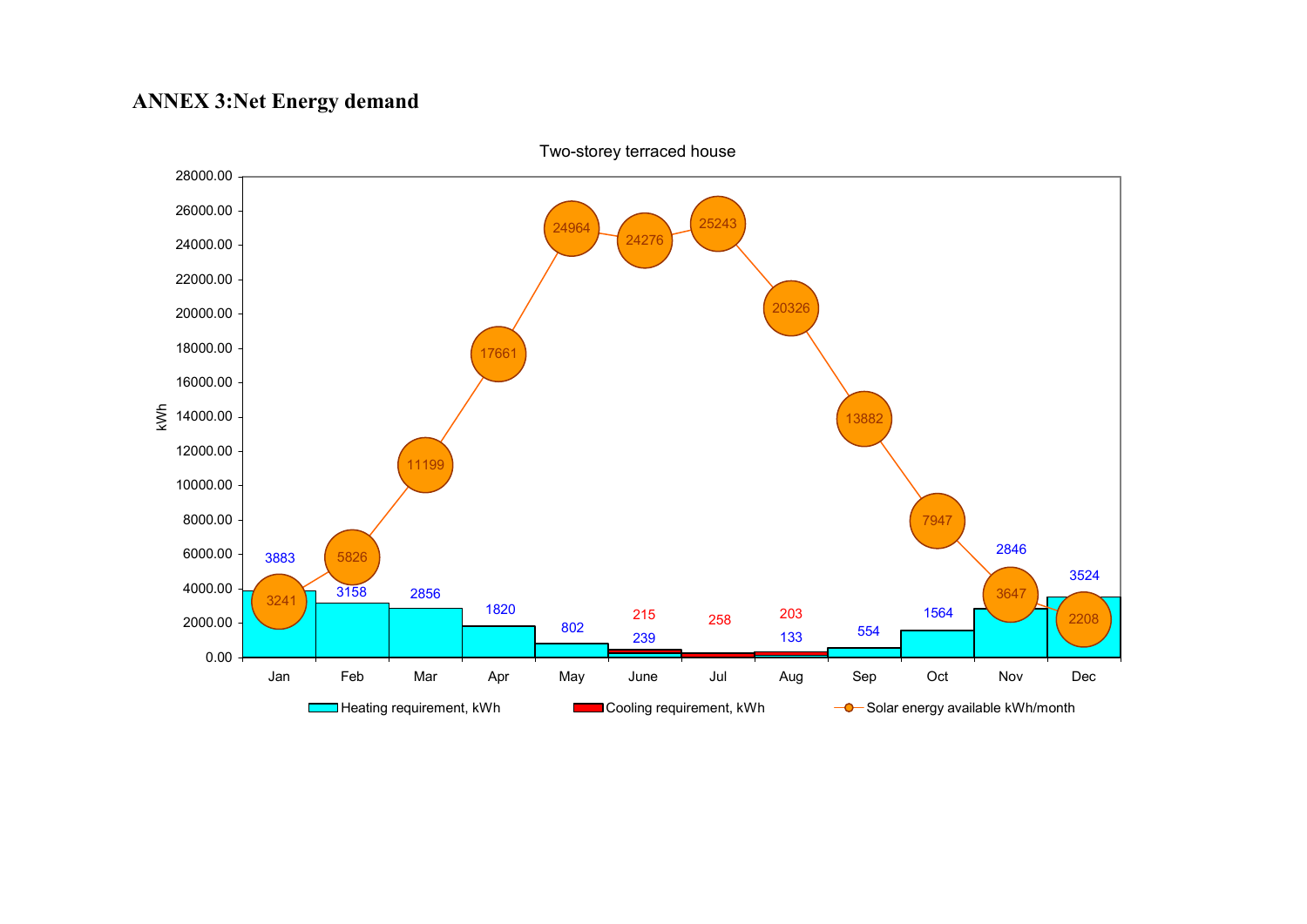

Apartment on single floor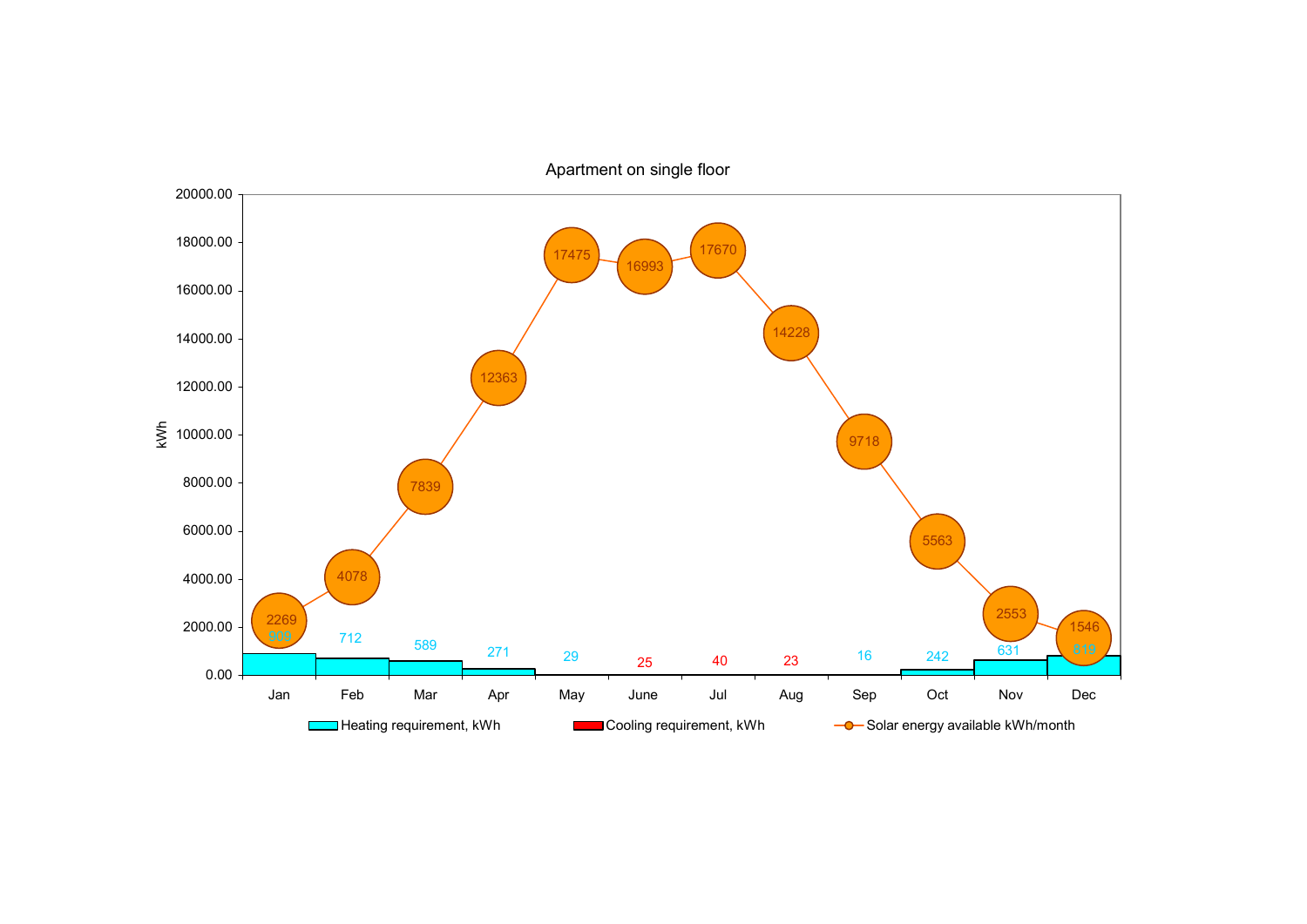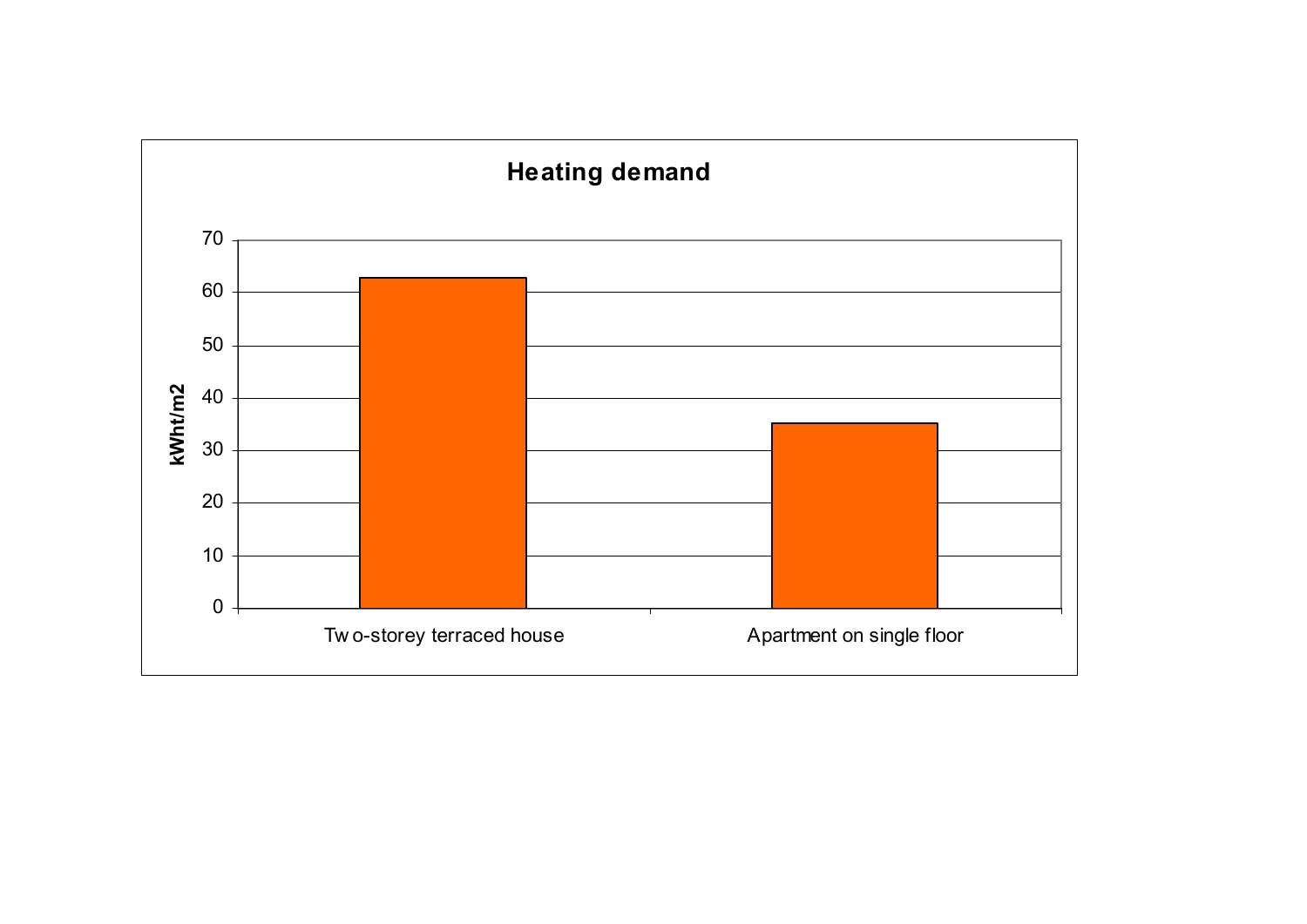# ANNEX 3: Detailed results for appartment

| <b>Appartment</b>                                |                        | Net<br>Energy            |                 |                                            |     |                          |                    |                                   |           | Codensing<br>boiler       |                                 | Codensing boiler               | Pump                            | Air-Water Heat |                                           | <b>Ground Source</b><br>Heat Pump |
|--------------------------------------------------|------------------------|--------------------------|-----------------|--------------------------------------------|-----|--------------------------|--------------------|-----------------------------------|-----------|---------------------------|---------------------------------|--------------------------------|---------------------------------|----------------|-------------------------------------------|-----------------------------------|
| Manchester $ Oh = 35$                            |                        | Qh<br>KWh/m <sup>2</sup> | Qem, Is<br>$\%$ | Qem, Is Q <sub>D-loss</sub><br>$KWh/m^2$ % |     | $QD-loss$<br>$KWh/m^2$ % | $Q_{D\text{-}aux}$ | $Q_{D\text{-}aux}$<br>$KWh/m^2$ % | $QG-loss$ | $QG-aux$<br>$\frac{0}{0}$ | $QG-loss$<br>KWh/m <sup>2</sup> | $QG-aux$<br>KWh/m <sup>2</sup> | $QG-loss$<br>KWh/m <sup>2</sup> | <b>COP</b>     | Q <sub>G-loss</sub><br>KWh/m <sup>2</sup> | <b>COP</b>                        |
| <b>Radiators</b><br>(boiler)<br>70/55/20         | P(2K)                  | 35                       | 13,0            | 4,6                                        | 4,7 | 1,6                      | 1,2                | 0,4                               | $-0,7$    | 1,5                       | $-0,2$                          | 0,5                            |                                 |                |                                           |                                   |
| <b>Radiators</b><br>(HP)<br>50/35/20             | P(2K)                  | 35                       | 11,5            | 4,0                                        | 2,6 | 0,9                      | 1,2                | 0,4                               | $-4,8$    | 1,5                       | $-1,7$                          | 0,5                            | 20,0                            | $\overline{2}$ | 18,1                                      | 2,2                               |
| Floor<br>Heating,<br>35/28                       | On-Off<br>(PI-control) | 35                       | 11,0            | 3,8                                        | 1,2 | 0,4                      | 1,9                | 0,7                               | $-7,3$    | 1,5                       | $-2,5$                          | 0,5                            | 15,1                            | 2,6            | 11,2                                      | 3,5                               |
| <b>Floor</b><br>heating, No<br>downwards<br>loss | On-Off<br>(PI-control) | 35                       | 5,0             | 1,7                                        | 1,2 | 0,4                      | 1,9                | 0,7                               | $-7,3$    | 1,5                       | $-2,5$                          | 0,5                            | 14,3                            | 2,6            | 10,6                                      | 3,5                               |